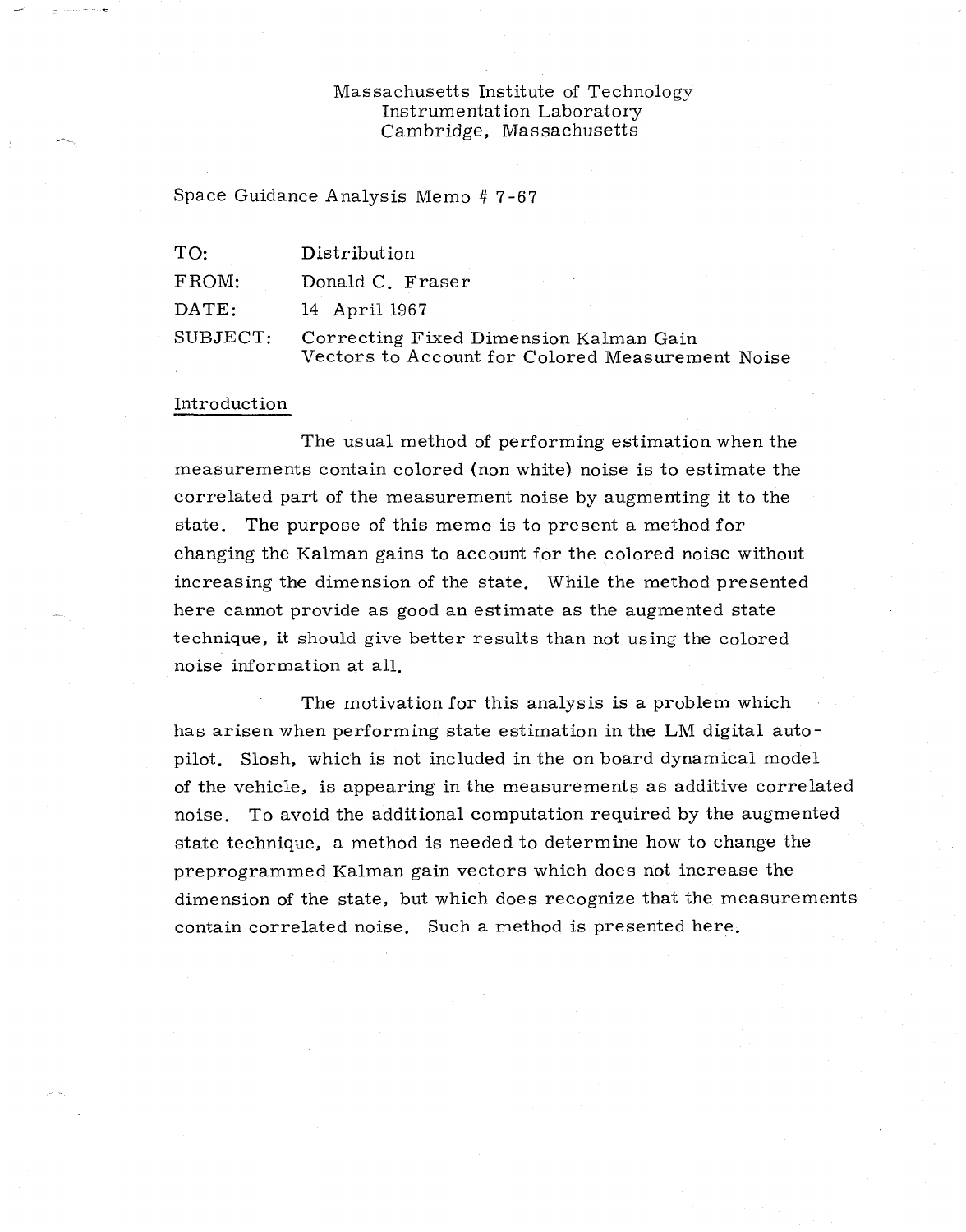# Derivation

The object here is to find the weighting vector,  $\frac{W}{k}$ , which minimizes the mean squared error in the estimate:

$$
\frac{\mathbf{x}}{\mathbf{k}} = \frac{\mathbf{x}}{\mathbf{k}} + \underline{\mathbf{w}}_{\mathbf{k}} \left( \mathbf{z}_{\mathbf{k}} - \underline{\mathbf{h}}_{\mathbf{k}}^{\mathbf{T}} \frac{\mathbf{x}}{\mathbf{k}} \right)
$$
 (1)

when the scalar measurement is corrupted by both white and correlated noise:

$$
z_k = \frac{h_k^T}{k} \underline{x}_k + c_k + n_k
$$

where

$$
\frac{\overline{c_k c_i}}{n_k n_i} = C_{ki}
$$
\n
$$
\frac{n_k n_i}{n_k} = 0 \quad k \neq i
$$
\n
$$
\frac{\overline{c_k n_i}}{n_k} = 0
$$

From Eq. (1) and the definition of error:

$$
\mathbf{e}_k \stackrel{\Delta}{=} \stackrel{\wedge}{\underline{\mathbf{x}}}_k - \underline{\mathbf{x}}_k
$$

we may write:

$$
\underline{\mathbf{e}}_{\mathbf{k}} = \underline{\mathbf{e}}_{\mathbf{k}}' + \underline{\mathbf{w}}_{\mathbf{k}} (\mathbf{c}_{\mathbf{k}} + \mathbf{n}_{\mathbf{k}} - \underline{\mathbf{h}}_{\mathbf{k}}^{\mathbf{T}} \underline{\mathbf{e}}_{\mathbf{k}}')
$$

=  $(I - w_k \frac{h_k^T}{k}) e_k^t + w_k (c_k + n_k)$  (3)

(2)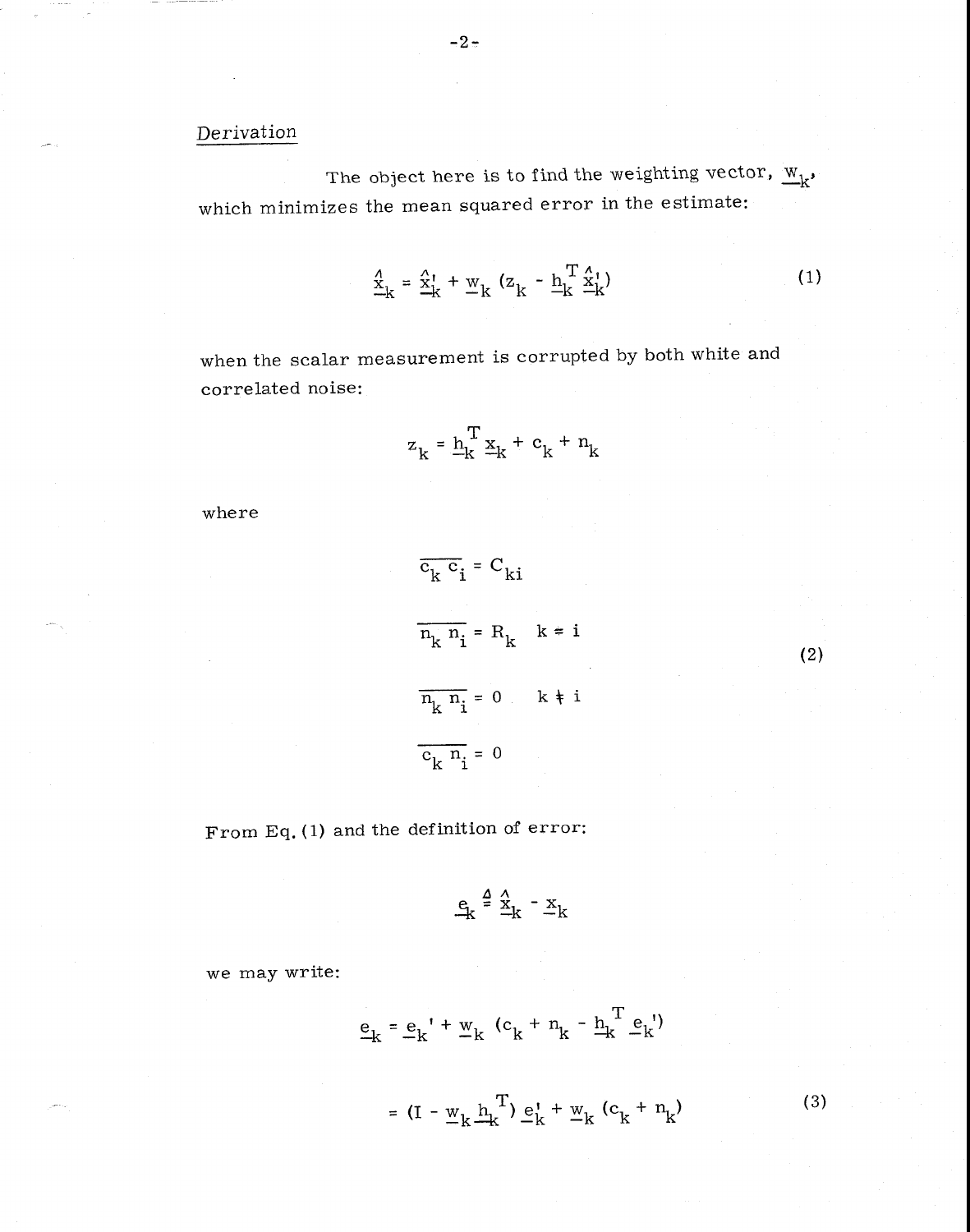The mean squared error is equivalent to the trace of the corresponding covariance matrix:

$$
J = \frac{1}{e_k} \mathbf{E}_k = \text{tr}(P_k) = \text{tr}(\frac{1}{e_k} \mathbf{E}_k^T)
$$
 (4)

Using Eqs. (2) and (3) plus the fact that the current white noise component of the measurement is uncorrelated with all values of the error which are based only on past measurements we may write:

$$
P_{k} = (I - w_{k}b_{k}^{T}) P_{k}^{T} (I - w_{k}b_{k}^{T})^{T} + w_{k} (C_{kk} + R_{k}) w_{k}^{T}
$$
  
+ 
$$
(I - w_{k}b_{k}^{T}) \overline{e_{k}^{T} c_{k}} w_{k}^{T} + w_{k} \overline{c_{k}e_{k}^{T}}^{T} (I - w_{k}b_{k}^{T})^{T}
$$
 (5)

We will now evaluate the term  $\underline{\mathbf{e}}_k^{\phantom{\dag}}$  c<sub>k</sub> . Since the estimator is linear we may write:

$$
\underline{e}_{k}^{\dagger} = \Psi(k, 0) \underline{e}_{0} + \sum_{i=1}^{k-1} \Psi(k, i+1) \Phi(i+1, i) \Psi_{i} (c_{i} + n_{i})
$$
 (6)

where the state transition matrices  $\Psi(k, 0)$  and  $\Psi(k, i)$  involve the  $\underline{w}_i$  up to  $\underline{w}_{k-1}$ . The  $\Psi$ s may be computed from the relationships:

$$
\Psi(i+1, i) = \Phi(i+1, i) [I - \Psi_i \underline{h}_i^T]
$$
  

$$
\Psi(i+1, i-1) = \Psi(i+1, i) \Psi(i, i-1)
$$
  

$$
\Psi(1, 0) = \Phi(1, 0)
$$

where  $\Phi$  (i+1, i) is the system state transition matrix.

In writing Eq. (6) it was assumed that there is no driving noise. The results to be obtained here would be the same if there were driving noise provided that the driving and measurement noises are uncorrelated.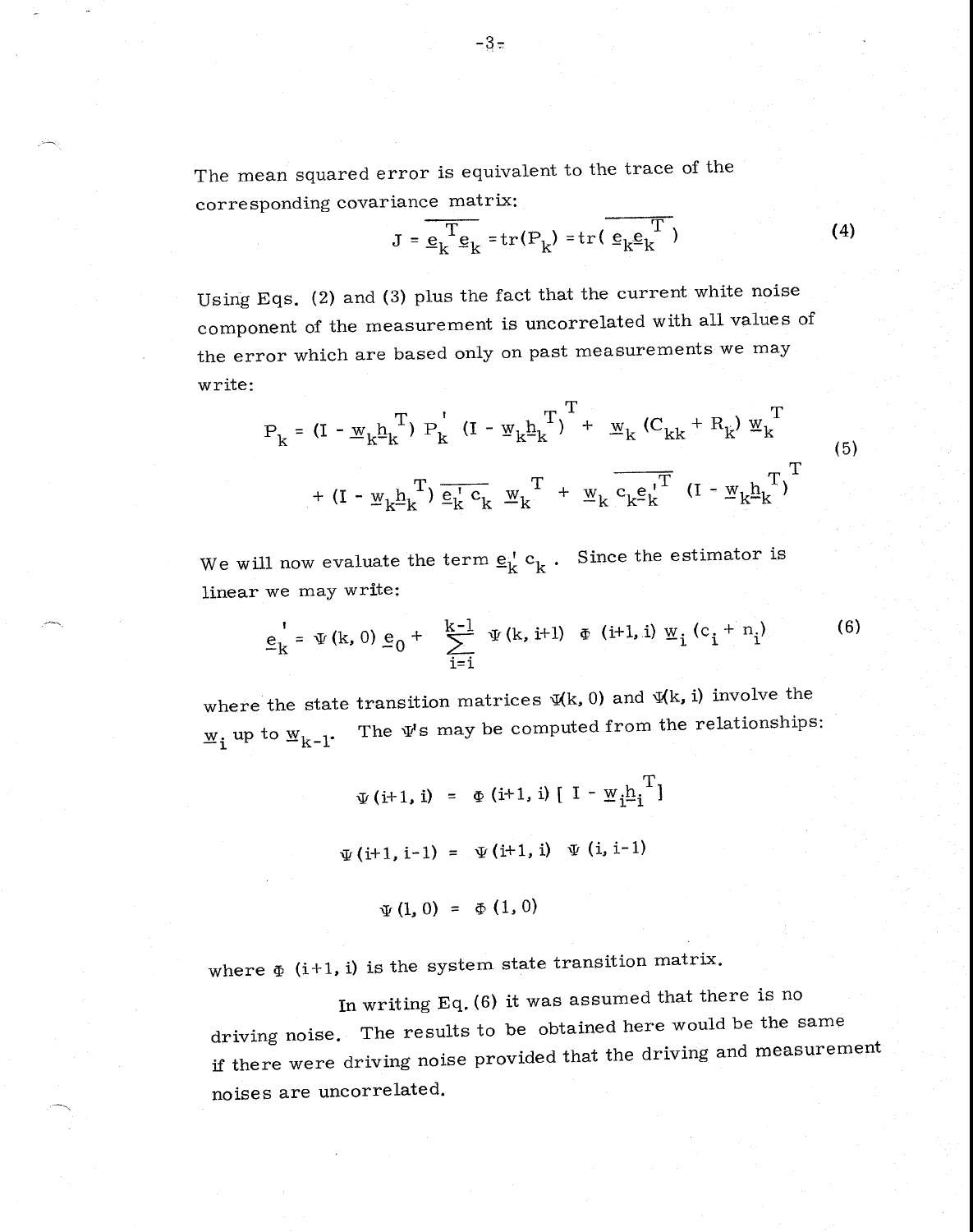Using Eqs. (2) and (6) plus the assumption that the initial estimation error is uncorrelated with the measurement noise for later times there results:

$$
S_{k} \stackrel{\Delta}{=} \overline{e_{k}^{\dagger} c_{k}} = \sum_{i=1}^{k-1} \Psi(k, i+1) \Phi(i+1, i) \Psi_{i} C_{ik}
$$
 (7)

Note that  $s_k$  is not a function of  $w_k$ . Substitution of Eq. (7) into Eq. (6) yields:

$$
P_{k} = (I - \underline{w}_{k} \underline{h}_{k}^{T}) P_{k}^{T} (I - \underline{w}_{k} \underline{h}_{k}^{T})^{T} + \underline{w}_{k} (C_{kk} + R_{k}) \underline{w}_{k}^{T}
$$
  
+ 
$$
(I - \underline{w}_{k} \underline{h}_{k}^{T}) \underline{s}_{k} \underline{w}_{k}^{T} + \underline{w}_{k} \underline{s}_{k}^{T} (I - \underline{w}_{k} \underline{h}_{k}^{T})^{T}
$$
 (8)

Using Eq. (4) and the commutative property of

conformable quantities inside the argument of the trace we obtain:

$$
J = tr (P_{k}) = tr (P_{k}^{+}) + 2(g_{k}^{T} - h_{k}^{T} P_{k}^{+}) w_{k}
$$

$$
+ (h_{k}^{T} P_{k}^{+} h_{k} - 2h_{k}^{T} g_{k} + C_{kk} + R_{k}) w_{k}^{T} w_{k}
$$

The condition for minimum mean squared error in the estimate is then:

$$
\frac{\partial J}{\partial \underline{w}}_k = 0 = 2(\underline{s}_k - P_k^{\top} \underline{h}_k) + 2(\underline{h}_k^T P_k^{\top} \underline{h}_k - 2\underline{h}_k^T \underline{s}_k + C_{kk} + R_k^{\top})\underline{w}_k
$$

Thus the optimum weighting vector is given by:

$$
\mathbf{w}_{k} = \frac{1}{(\underline{\mathbf{h}}_{k}^{T} \ \mathbf{P}_{k}^{\mathsf{T}} \underline{\mathbf{h}}_{k} - 2\underline{\mathbf{h}}_{k}^{T} \ \underline{\mathbf{s}}_{k} + \mathbf{C}_{kk} + \mathbf{R})} \qquad \left[ \mathbf{P}_{k}^{\mathsf{T}} \underline{\mathbf{h}}_{k} - \underline{\mathbf{s}}_{k} \right] \tag{9}
$$

 $\overline{1}$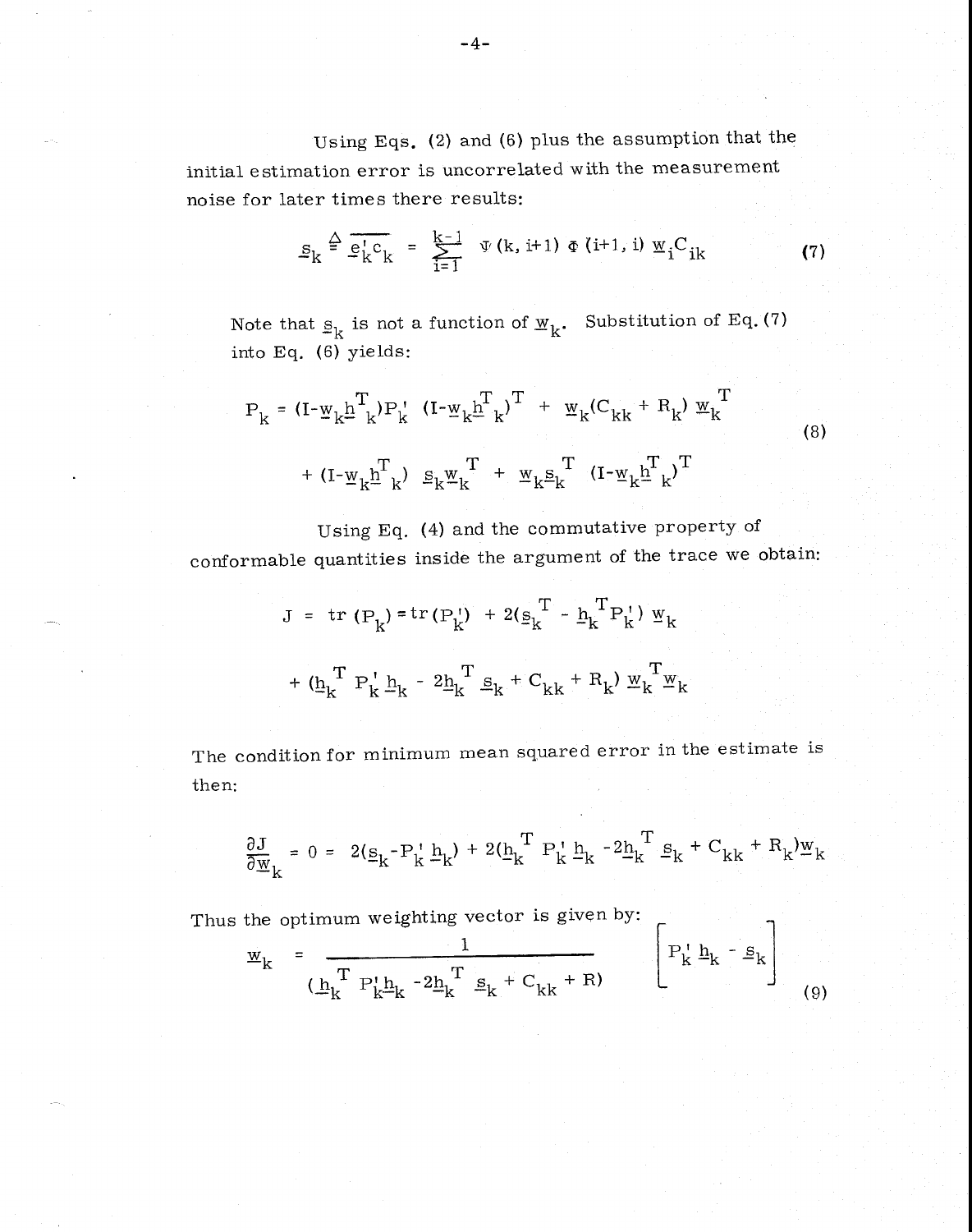Note that this reduces to the familiar Kalman gain vector when there is no colored measurement noise.

Equation (8) is used to update the covariance matrix at the k'th measurement time using  $w_k$  from Eq. (9). In most real time applications, computation of  $\mathbf{w}_{\mathbf{k}}$  and  $\mathbf{P}_{\mathbf{k}}$  by this method would only be practical if the Kalman gains were preprogrammed in the on board computer as they are in the LM digital autopilot.

# Computation of  $\frac{S_k}{s}$  for a Random Sinusoid

In this section we will obtain an expression for  $\underline{s}_k$  in the special case where the correlated part of the measurement noise is a random sinusoid. This closely approximates the effect of slosh on the LM attitude measurements. If the additional assumptions of stationary statistics, known frequency, and periodic sampling at a specified rate are made, recursion formulas for  $s_k$  can be obtained. Specifically, we will assume:

c (t) = A sin (ωt + 
$$
\theta
$$
)

 $A^2 = \sigma^2$ 

where A,  $\omega$ , and  $\theta$  are independent random variables with the following statistics:



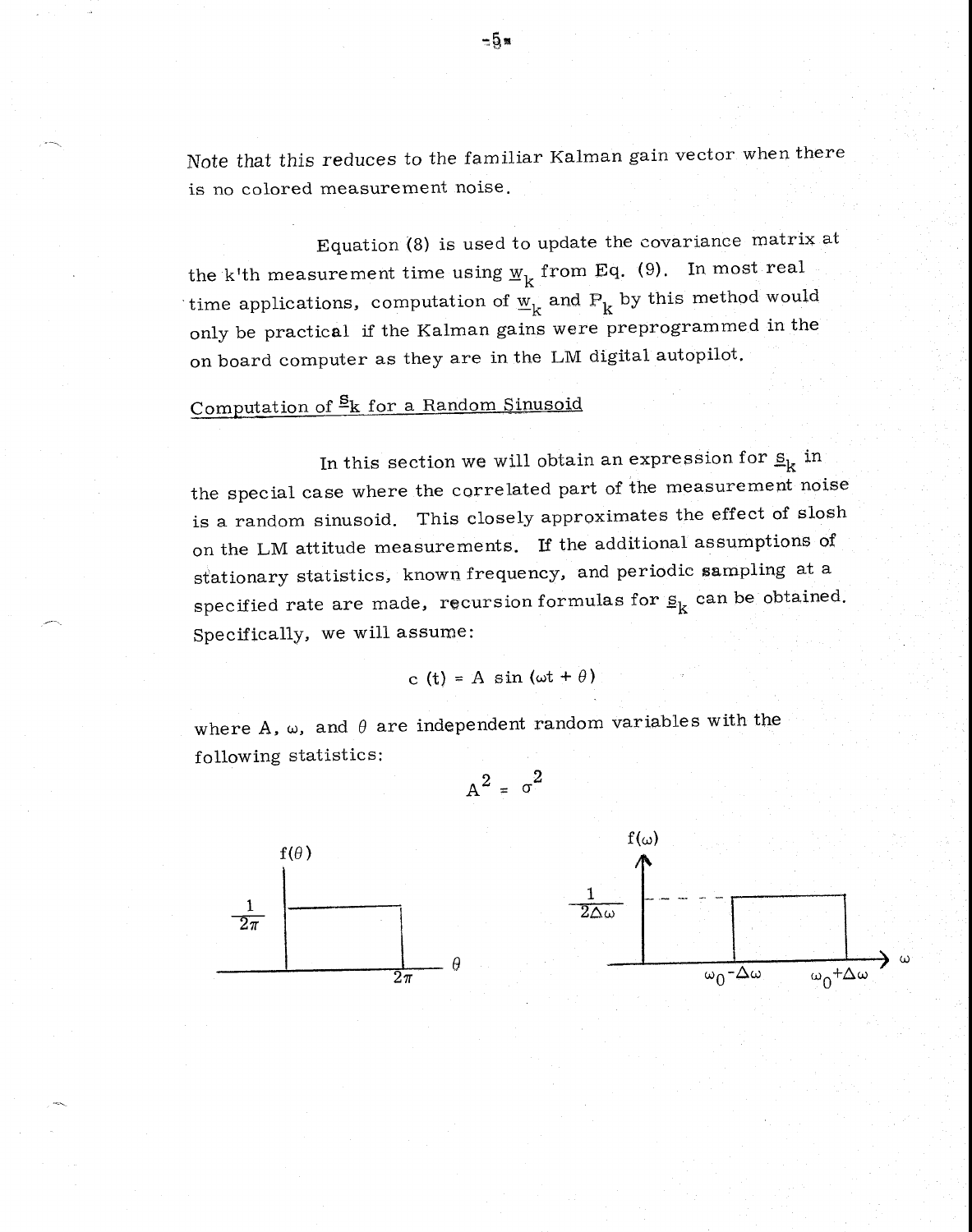where  $f(\theta)$  and  $f(\omega)$  are probability density functions.

$$
C_{ik} = \overline{c(t_i) c(t_k)} = \overline{A^2 \sin(\omega t_i + \theta) \sin(\omega t_k + \theta)}
$$

where

$$
t_k^{\phantom{+}} > t_i^{\phantom{+}}
$$

Employing the independence property of A,  $\omega$  and  $\theta$  we may write, after some trigonometric manipulation:

$$
C_{ik} = \overline{A^2} \left[ \overline{\sin \omega t_i \sin \omega t_k} \overline{\cos^2 \theta} + \overline{\cos \omega t_i \cos \omega t_k} \overline{\sin^2 \theta} + \overline{\cos \omega t_i \sin^2 \theta} \right]
$$

but with the assumed distribution of  $\theta$  we have:

$$
\frac{a^2}{\cos^2 \theta} = \frac{a^2}{\sin^2 \theta} = \frac{1}{2}
$$
  

$$
\frac{a}{\sin 2\theta} = \theta
$$

thus:

$$
C_{ik} = \frac{\sigma^2}{2} \qquad \frac{1}{\cos \omega (t_i - t_k)} = \frac{\sigma^2}{2} \qquad \frac{1}{\cos \omega (t_k - t_i)}
$$

Using the statistical properties of  $\omega$  to evaluate the remaining expectation there results:

$$
C_{ik} = \frac{\sigma^2}{2\Delta\omega (t_k - t_i)}
$$
 sin  $\Delta\omega (t_k - t_i)$  cos  $\omega_0 (t_k - t_i)$  (10)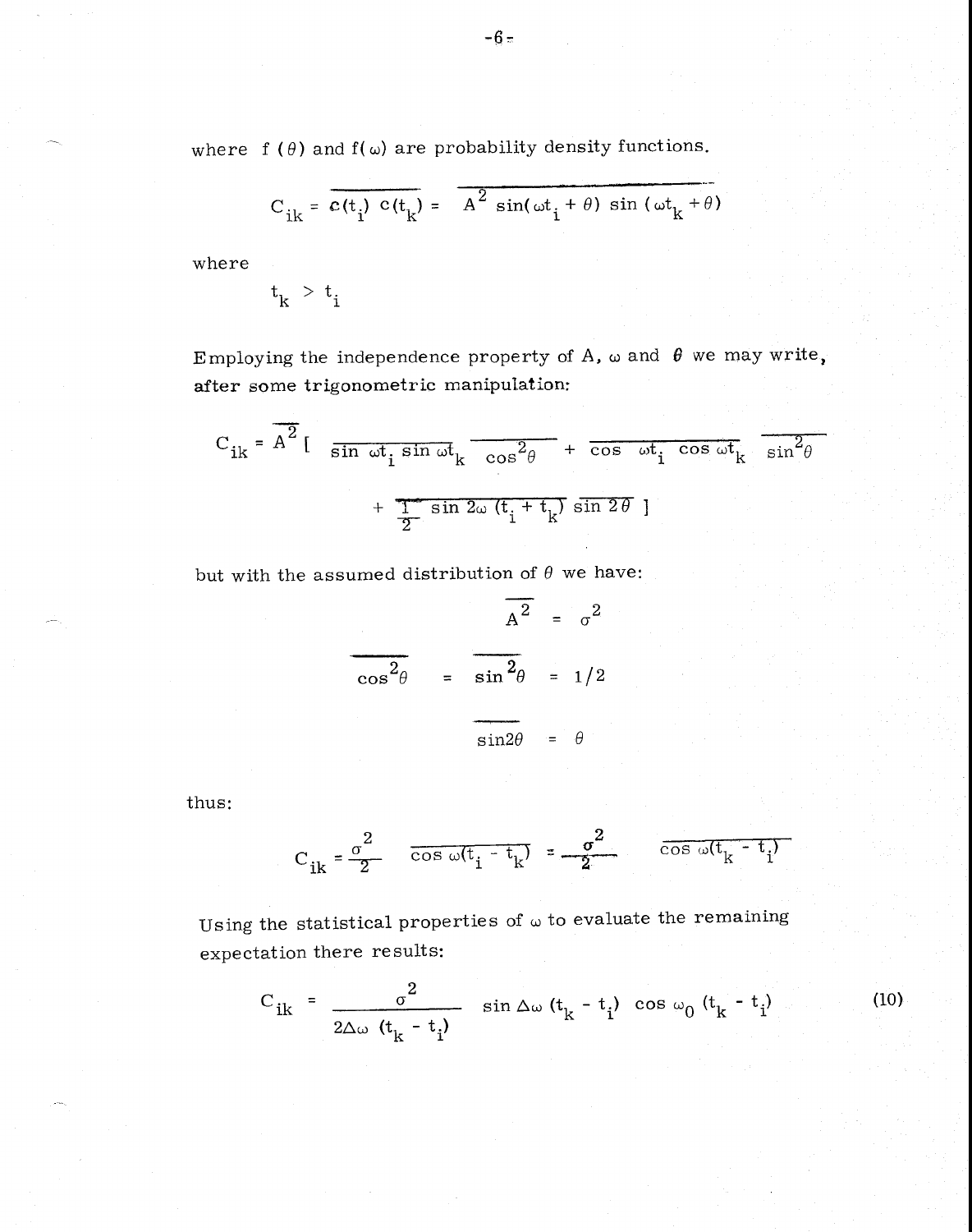A limiting process when i=k yields:

$$
C_{kk} = \frac{\sigma^2}{2}
$$
 (11)

Substitution of Eq. (10) into Eq. (7) yields the desired expression for  $s_k$ :

$$
s_{k} = \sum_{i=1}^{k-1} \Psi(k, i+1) \Phi(i+1, i) \Psi_{i} \frac{\sigma^{2} \sin \Delta \omega (t_{k} - t_{i}) \cos \omega_{0} (t_{k} - t_{i})}{2\Delta \omega (t_{k} - t_{i})}
$$
(12)

If it is assumed that the statistics are stationary, the frequency is known (  $\omega$  =  $\omega_0$ ), and that the sample period is constant (T) Eq. (10) becomes:

$$
C_{kk} = \frac{\sigma^2}{2} \qquad \cos \quad [\omega_0 T (k-i)]
$$

then:

$$
\underline{s}_{k} = \frac{\sigma^{2}}{2} \qquad \Psi(k, 1) \sum_{i=1}^{k-1} \Psi(1, i+1) \Phi(i+1, i) \Psi_{i} \cos[\omega_{0}T(k-i)]
$$

By defining an additional variable:

$$
\underline{q}_{k} = -\frac{\sigma^{2}}{2} \quad \Psi (k, 1) \quad \sum_{i=1}^{k-1} \quad \Psi (1, i+1) \Phi (i+1, i) \; \Psi_{i} \quad \sin \left[ \; \omega_{0} T(k-i) \right]
$$

The following set of recursion formulas may be used to determine  $S_k$ :

$$
S_{k+1} = \frac{\sigma^2}{2} \cos \omega_0 T \Phi(k+1, k) w_k + \Psi(k+1, k) [\cos \omega_0 T S_k - \sin \omega_0 T g_k]
$$
\n
$$
= \frac{q_{k+1}}{2} = \frac{\sigma^2}{2} \sin \omega_0 T \Phi(k+1, k) w_k + \Psi(k+1, k) [\sin \omega_0 T S_k + \cos \omega_0 T g_k]
$$
\n
$$
= \frac{q_1}{2} = 0
$$
\n(14)